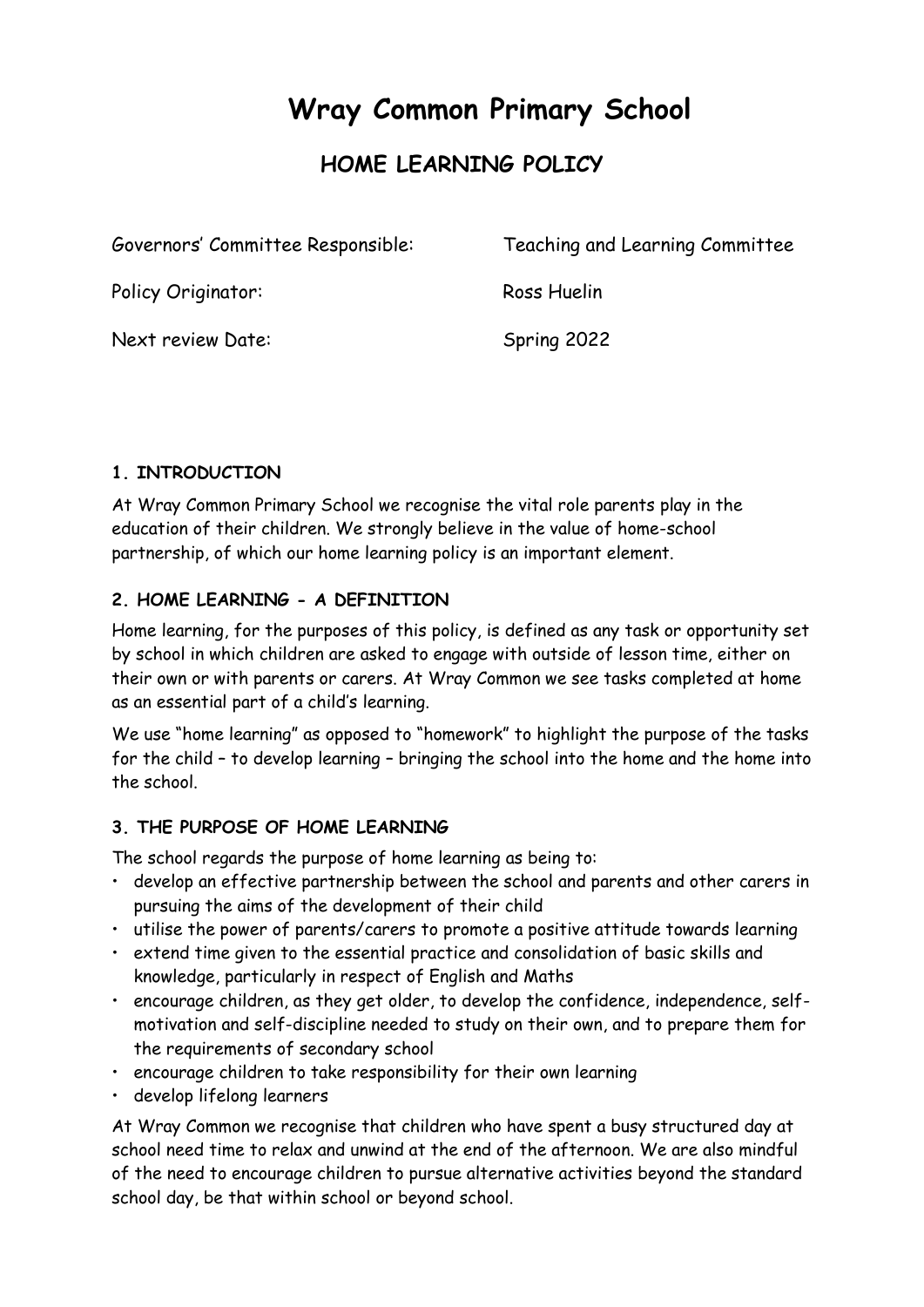While some home learning tasks will be used to reinforce and consolidate learning undertaken at school, some home learning, such as Brain Build challenges will develop skills such as problem-solving, communication, creativity, collaboration, etc. We hope that children will feel a sense of personal satisfaction in a task completed well and that their efforts will be recognised and praised both at home and at school. Home learning tasks should be undertaken to the best of their ability.

### **4. ROLES**

#### **Role of school**

- set and periodically review the home learning policy
- monitor the effectiveness of the home learning policy
- help parents in how to support their children with their learning, e.g. through workshops and parent-teacher meetings

#### **Role of class teacher**

- plan home learning as an integral part of curriculum planning and indicate tasks on short term planning
- inform pupils and parents of home learning timetables
- set learning tasks which are purposeful, relevant and suited to the needs of the child
- give particular consideration to children with special educational needs, liaising with the SENCO and/or parent/carers as appropriate
- value home learning, for example, through sharing, discussion, feedback and celebration, so that children are encouraged to regularly complete tasks to a high standard
- ensure that timely and appropriate feedback for written work key to impact is consistently undertaken (usually within 2 days of it being handed in)
- both challenge and support parents/carers where effort and completion continues to be limited

#### **Role of parents/carers**

Parents are informed of home learning expectations at the start of each academic year and any amendments, as appropriate, during the year. As children progress through the school, the demands of home learning increase. We hope parents will:–

- take an active interest in their child's learning
- establish as quiet an area/time as possible for completion of home learning
- support and encourage their child in the organisation of home learning
- listen to their child read
- sign the Home Learning Journal every week to confirm that all home learning and reading activities have been completed
- using the ½-termly Topic Webs and the regular Brain Build challenges *(see Brain Building below)* as support, sustain conversations with their child about their learning

We do not envisage a primary school child spending time in isolation with work he or she may find difficult. Give support and help as appropriate, and support them in completing tasks on time and in returning work in a tidy presentable state.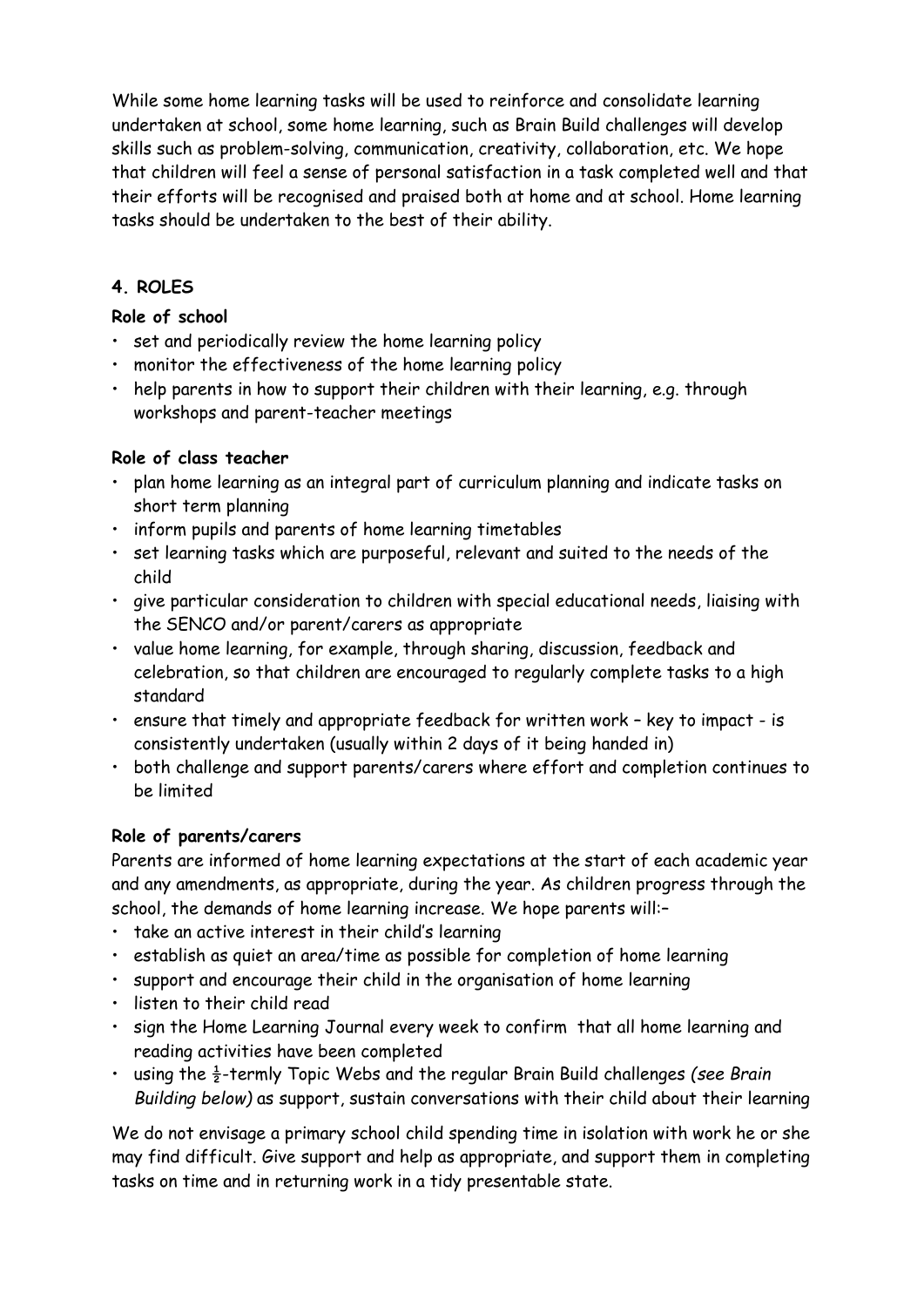Parents are not expected to be teachers of content – that is our role – but they can greatly facilitate completion of tasks and hence, learning. If the content is too challenging, requiring too much support, perhaps the task set is too difficult. Parents' help, encouragement and praise are the key to successful impact from home learning.

#### **Concerns**

If any child does not understand a task, parents should encourage them to ask their teacher for further guidance. If you have any concerns about the level of home learning or the content etc., please see your child's class teacher. Do not let your child get upset about home learning; if there is a problem, come in and speak to the teacher about it.

#### **Role of child**

Children take on increasing responsibility for their own learning as they progress through the school. By Year 5 children are required to:-

- ask in good time if they do not understand
- find out what home learning has been missed if they are have been absent from school
- ensure that they have the correct books, resources or worksheets
- meet time deadlines for completion
- plan their time effectively around out of school activities and to negotiate with their teacher when there are genuine difficulties.
- record reading, spelling and mental maths activities in line with their year group expectations.

#### **5. THE NATURE OF HOME LEARNING**

The nature of home learning will change as children get older. For children in Key Stage 1, developing a partnership with parents and carers, and involving them actively in children's learning is a key objective.

Short activities of different kinds – reading together, learning spellings and number facts - provide a very important opportunity for young children to talk about what they are learning to an interested adult, and to practise key skills in a supportive environment.

As children get older, home learning tasks provide an opportunity for them to develop the skills of independent learning, which they will need to continue as lifelong learners and this should increasingly become its main purpose. It is important that children should gradually get into the habit of regularly devoting periods of time, which may not be long, to learn on their own. By the time children reach Year 6 their home learning programme will cover a wide range of tasks and curriculum content, with a regular weekly schedule. This approach will benefit their learning and also ensure support their effective transition to Year 7/Secondary school.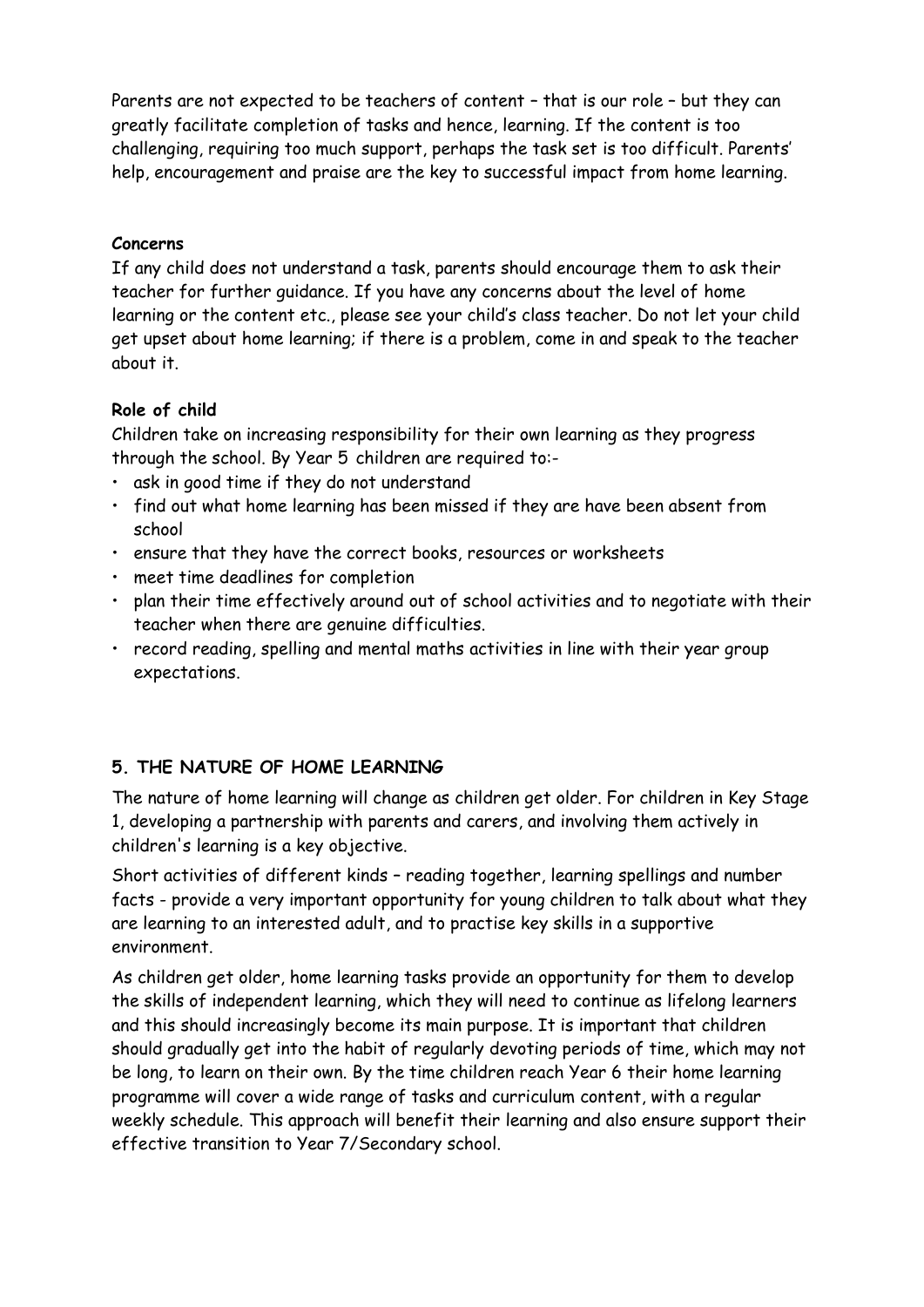#### Some notes:

#### **Home Learning Journals**

Each child is issued with a Home Learning Journal. As well as providing a wealth of resources to support children's learning at home, they also serve as a record book for reading, spelling/phonic and maths passport practice. Home Learning Journals should be signed weekly by parents and teachers.

#### **Home Reading**

The importance of reading at home cannot be over-emphasised and we hope that every child will read for pleasure in their own time – not seeing it is as work or a chore. Parents and carers, as the key influencers and educators in their child's life, are key to developing this love for literature and books from a very early age.

Key Stage 1 children will be provided with a suitable school reading book, which can be taken home to read with a parent or other adult person.

Children in Key Stage 2 will be expected to take responsibility for their own reading books as necessary.

Reading home learning may include short comprehensions to be completed either on paper or electronically.

#### **Spellings, Sounds or Grammar**

Spellings/sounds will be given to each child to learn using a range of strategies including the Look, Say, Cover, Write and Check method and online games and activities through Purple Mash. Spellings/sounds will usually be differentiated as appropriate. Children's progress will be assessed over each half-term. Grammar tasks set will be marked promptly, within or outside of class time, to ensure effective feedback is given to each child.

#### **Maths**

Wray Common's Mental Maths Passports provide the focus for children's home learning re Maths. Children are encouraged to engage in online activities to develop their learning. There may be occasional worksheets set, particularly if relevant online activity is not available or accessible. Where worksheets are set, these will be marked promptly. Otherwise, children's progress will be assessed through our Maths Passports system over each half-term.

#### **Brain Building**

Children will be set challenges once or twice per half-term related to their Topic. Through these challenges, they will not only develop their knowledge, but importantly will strengthen their learning skills - the CAPTURE learning part of The Wray Common Way. These challenges will often lend themselves to the involvement of parents/carers/ siblings with the collaborative nature being part of the design for learning. Completion will be valued through discussion about the task and learning and be celebrated through display. Through this, children will receive quality verbal praise.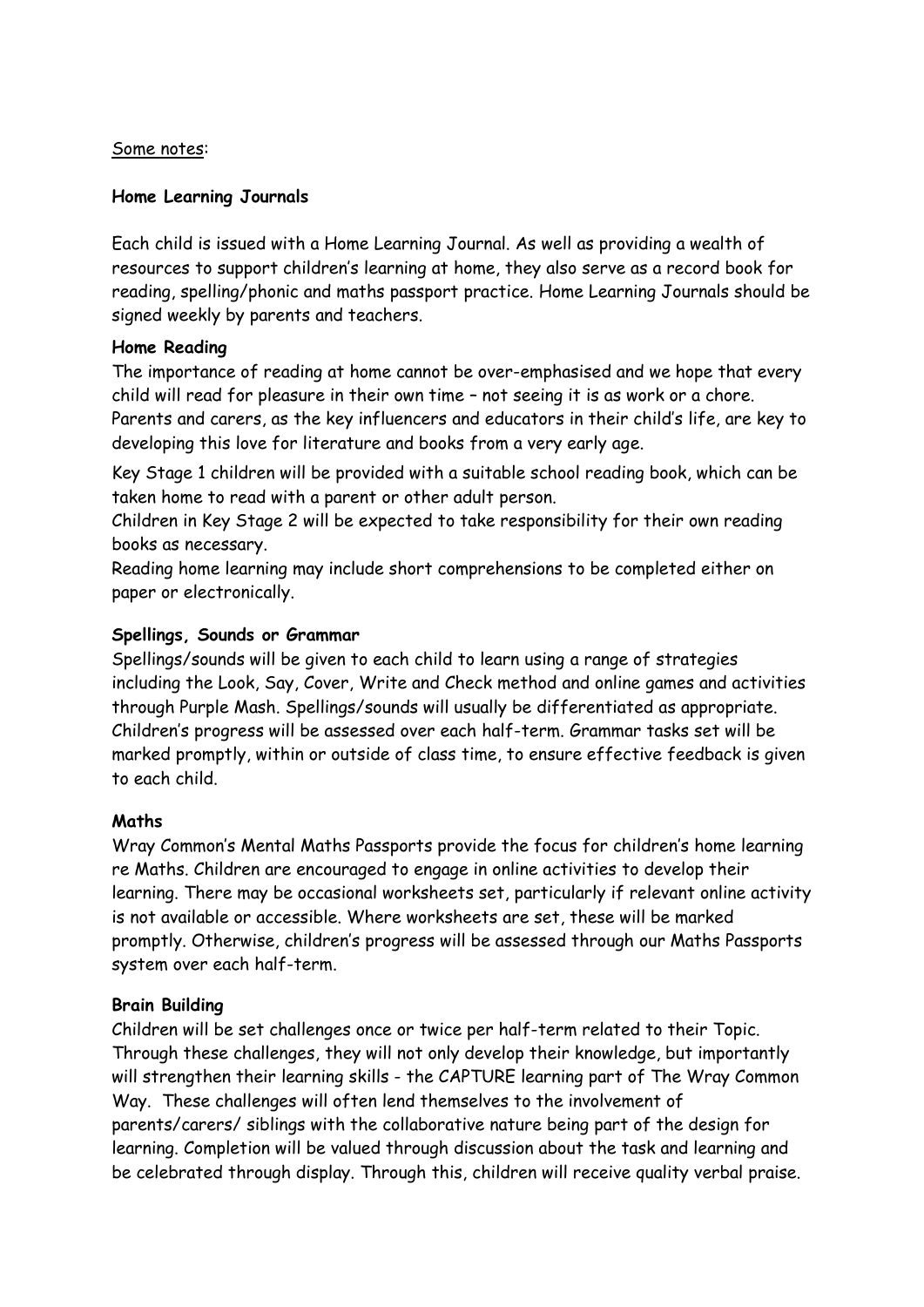## **6. GUIDANCE RE EXPECTED TIME TO BE SPENT ON HOME LEARNING**

As a rough guide, children and parents should make the following commitment to home learning. The specific details for any particular term will be communicated to parents and carers.

|           | Reading              | Sounds/<br>Spelling/<br>Grammar                                            | Maths<br>Passports -<br>independently<br>access online<br>activities (or<br>via Maths<br>sheets) | Other<br>e.g.<br>targeted<br>English or<br>Science<br>tasks | Average<br>expected<br>time per<br><b>week</b> (excl<br>Brain Build)<br>(guide only - if<br>consistently<br>significantly<br>lower or<br>higher, talk to<br>teacher) | <b>Brain</b><br><b>Build</b>          |
|-----------|----------------------|----------------------------------------------------------------------------|--------------------------------------------------------------------------------------------------|-------------------------------------------------------------|----------------------------------------------------------------------------------------------------------------------------------------------------------------------|---------------------------------------|
| Reception | Daily,<br>10 mins    | Focus<br>shared once<br>per week;<br>practice 3<br>times for a<br>few mins | 10 mins                                                                                          |                                                             | $1 - 1\frac{1}{2}$<br>hours                                                                                                                                          | Once or<br>twice per<br>half-term     |
| Year 1    | Daily,<br>10 mins    | Focus<br>shared once<br>per week;<br>practice 3<br>times for a<br>few mins | 10 mins                                                                                          |                                                             | $1 - 1\frac{1}{2}$<br>hours                                                                                                                                          | Once or<br>twice per<br>half-term     |
| Year 2    | Daily,<br>10-15 mins | Focus<br>shared once<br>per week;<br>practice 3<br>times for a<br>few mins | 10 mins                                                                                          | Once per<br>week, 15<br>mins                                | $1 - 1\frac{1}{2}$<br>hours                                                                                                                                          | Once or<br>twice per<br>half-term     |
| Year 3    | Daily,<br>10-15 mins | Set once per<br>week, 15<br>mins                                           | 15 mins                                                                                          | Once per<br>week, 15-<br>20 mins                            | $1\frac{1}{2} - 1\frac{3}{4}$<br>hours                                                                                                                               | Once or<br>twice per<br>half-term     |
| Year 4    | Daily,<br>10-15 mins | Set once per<br>week, 15<br>mins                                           | 15 mins                                                                                          | Once per<br>week, 15-<br>20 mins                            | $1\frac{1}{2}$ - 2<br>hours                                                                                                                                          | Once or<br>twice per<br>half-<br>term |
| Year 5    | Daily,<br>15-20 mins | Set once per<br>week, 15<br>mins                                           | 15 mins                                                                                          | Once per<br>week, 20<br>mins                                | $2 - 2\frac{1}{2}$<br>hours                                                                                                                                          | Once or<br>twice<br>per half-<br>term |
| Year 6    | Daily,<br>20-25 mins | Set once per<br>week, 20<br>mins                                           | 20 mins                                                                                          | Once per<br>week, 30<br>mins                                | $2\frac{3}{4} - 3\frac{1}{4}$<br>hours                                                                                                                               | Once or<br>twice<br>per half-<br>term |